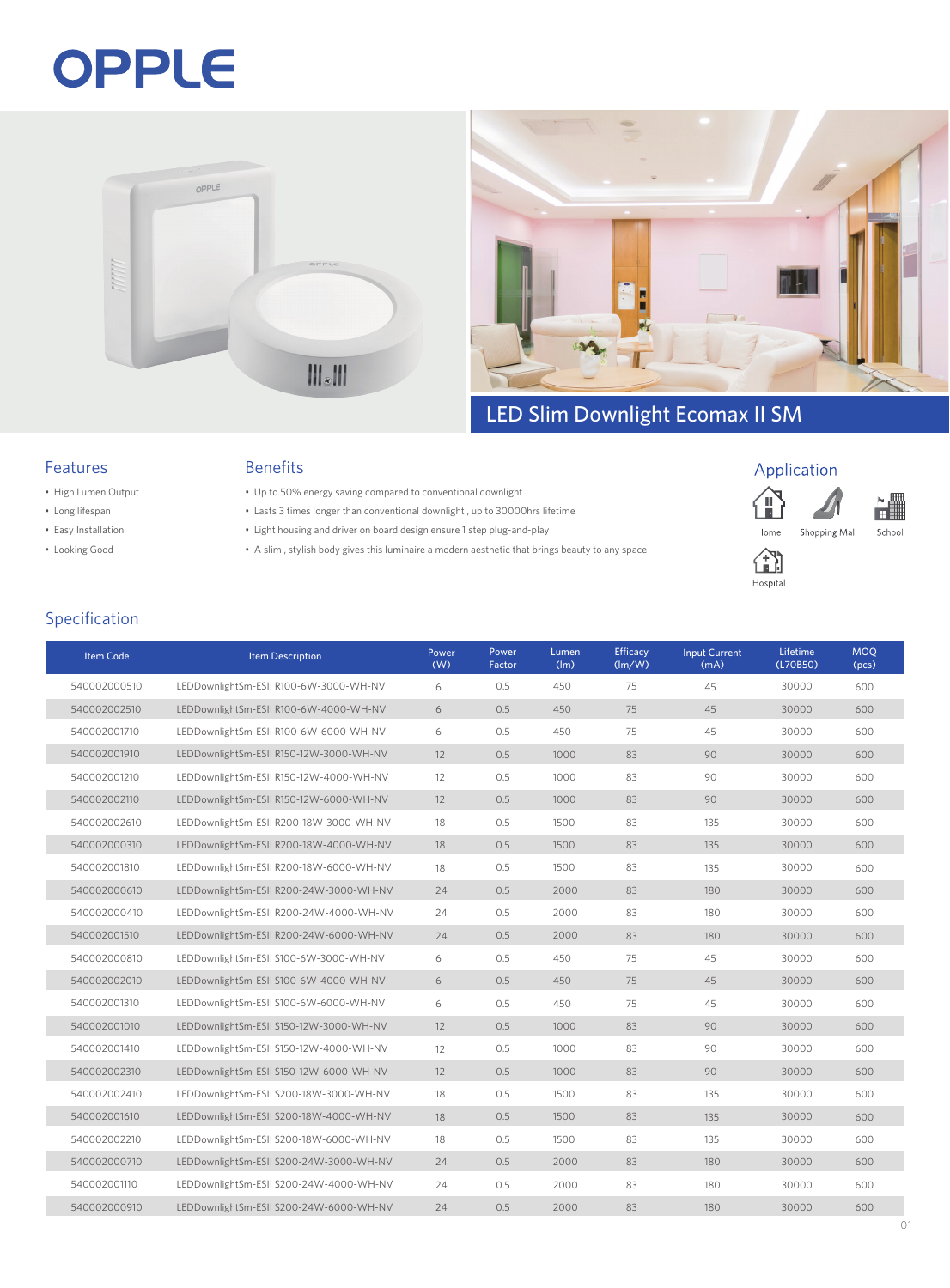| <b>Technical Specifications</b> |                         | <b>Electrical Supply</b>       |                      |
|---------------------------------|-------------------------|--------------------------------|----------------------|
| <b>CRI</b>                      | 80                      | Frequency (Hz)                 | 50/60                |
| Colour Consistency (SDCM)       | $\leqslant$ 5           | Voltage (V)                    | 220-240              |
| Dimmable                        | No                      | AC/DC                          | AC                   |
| Housing Colour                  | White                   |                                |                      |
| IP                              | IP <sub>20</sub>        | <b>Mechanical Properties</b>   |                      |
| IK                              | IK <sub>02</sub>        | Housing Material               | PP+Iron              |
| Driver integrated (Yes/No)      | Yes                     | Optical Material               | <b>PMMA</b>          |
| Glow wire test                  | $650^{\circ}$ C         |                                |                      |
| Driver failure rate             | 1% at 5000h             | <b>Application Conditions</b>  |                      |
| Weight (pc/kg)                  | 0.187/0.322/0.557/0.557 | <b>Operating Temperature</b>   | $-15 - 45^{\circ}$ C |
|                                 | 0.227/0.387/0.687/0.687 | <b>Application Temperature</b> | $25^{\circ}$ C       |

| <b>Electrical Supply</b> |          |
|--------------------------|----------|
| Frequency (Hz)           | 50/60    |
| Voltage (V)              | 220-240V |
| AC/DC                    | AC       |

| <b>Mechanical Properties</b> |           |  |  |  |
|------------------------------|-----------|--|--|--|
| <b>Housing Material</b>      | $PP+lron$ |  |  |  |
| Optical Material             | PMMA      |  |  |  |

| <b>Application Conditions</b>  |                |
|--------------------------------|----------------|
| <b>Operating Temperature</b>   | $-15 - 45$ °C  |
| <b>Application Temperature</b> | $25^{\circ}$ C |
| Storage Environment            | $-25 - 50$ °C  |
|                                |                |

## CE CB



### Packaging Information

| Item             |                                         | Single Box(1pc/box)       |                             | Outer box                 |                             |                          |
|------------------|-----------------------------------------|---------------------------|-----------------------------|---------------------------|-----------------------------|--------------------------|
| <b>Item Code</b> | <b>Item Description</b>                 | Dimensions(mm)<br>(LxWxH) | <b>Gross Weight</b><br>(kg) | Dimensions(mm)<br>(LxWxH) | <b>Gross Weight</b><br>(kg) | Packing Qty<br>(pcs/CTN) |
| 540002000510     | LEDDownlightSm-ESII R100-6W-3000-WH-NV  | 129*46*132                | 0.248                       | 405*250*285               | 7.44                        | 30                       |
| 540002002510     | LEDDownlightSm-ESII R100-6W-4000-WH-NV  | 129*46*132                | 0.248                       | 405*250*285               | 7.44                        | 30                       |
| 540002001710     | LEDDownlightSm-ESII R100-6W-6000-WH-NV  | 129*46*132                | 0.248                       | 405*250*285               | 7.44                        | 30                       |
| 540002001910     | LEDDownlightSm-ESII R150-12W-3000-WH-NV | 171*46*174                | 0.418                       | 360*250*370               | 8.36                        | 20                       |
| 540002001210     | LEDDownlightSm-ESII R150-12W-4000-WH-NV | 171*46*174                | 0.418                       | 360*250*370               | 8.36                        | 20                       |
| 540002002110     | LEDDownlightSm-ESII R150-12W-6000-WH-NV | 171*46*174                | 0.418                       | 360*250*370               | 8.36                        | 20                       |
| 540002002610     | LEDDownlightSm-ESII R200-18W-3000-WH-NV | 228*46*231                | 0.715                       | 470*250*250               | 7.15                        | 10                       |
| 540002000310     | LEDDownlightSm-ESII R200-18W-4000-WH-NV | 228*46*231                | 0.715                       | 470*250*250               | 7.15                        | 10                       |
| 540002001810     | LEDDownlightSm-ESII R200-18W-6000-WH-NV | 228*46*231                | 0.715                       | 470*250*250               | 7.15                        | 10                       |
| 540002000610     | LEDDownlightSm-ESII R200-24W-3000-WH-NV | 228*46*231                | 0.715                       | 470*250*250               | 7.15                        | 10                       |
| 540002000410     | LEDDownlightSm-ESII R200-24W-4000-WH-NV | 228*46*231                | 0.715                       | 470*250*250               | 7.15                        | 10 <sup>1</sup>          |
| 540002001510     | LEDDownlightSm-ESII R200-24W-6000-WH-NV | 228*46*231                | 0.715                       | 470*250*250               | 7.15                        | 10 <sup>°</sup>          |
| 540002000810     | LEDDownlightSm-ESII S100-6W-3000-WH-NV  | 129*46*132                | 0.288                       | 405*250*285               | 8.64                        | 30                       |
| 540002002010     | LEDDownlightSm-ESII S100-6W-4000-WH-NV  | 129*46*132                | 0.288                       | 405*250*285               | 8.64                        | 30                       |
| 540002001310     | LEDDownlightSm-ESII S100-6W-6000-WH-NV  | 129*46*132                | 0.288                       | 405*250*285               | 8.64                        | 30                       |
| 540002001010     | LEDDownlightSm-ESII S150-12W-3000-WH-NV | 171*46*174                | 0.483                       | 360*250*370               | 9.66                        | 20 <sup>°</sup>          |
| 540002001410     | LEDDownlightSm-ESII S150-12W-4000-WH-NV | 171*46*174                | 0.483                       | 360*250*370               | 9.66                        | 20                       |
| 540002002310     | LEDDownlightSm-ESII S150-12W-6000-WH-NV | 171*46*174                | 0.483                       | 360*250*370               | 9.66                        | 20                       |
| 540002002410     | LEDDownlightSm-ESII S200-18W-3000-WH-NV | 228*46*231                | 0.845                       | 470*250*250               | 8.45                        | 10 <sup>2</sup>          |
| 540002001610     | LEDDownlightSm-ESII S200-18W-4000-WH-NV | 228*46*231                | 0.845                       | 470*250*250               | 8.45                        | 10                       |
| 540002002210     | LEDDownlightSm-ESII S200-18W-6000-WH-NV | 228*46*231                | 0.845                       | 470*250*250               | 8.45                        | 10                       |
| 540002000710     | LEDDownlightSm-ESII S200-24W-3000-WH-NV | 228*46*231                | 0.845                       | 470*250*250               | 8.45                        | 10                       |
| 540002001110     | LEDDownlightSm-ESII S200-24W-4000-WH-NV | 228*46*231                | 0.845                       | 470*250*250               | 8.45                        | 10 <sup>2</sup>          |
| 540002000910     | LEDDownlightSm-ESII S200-24W-6000-WH-NV | 228*46*231                | 0.845                       | 470*250*250               | 8.45                        | 10                       |